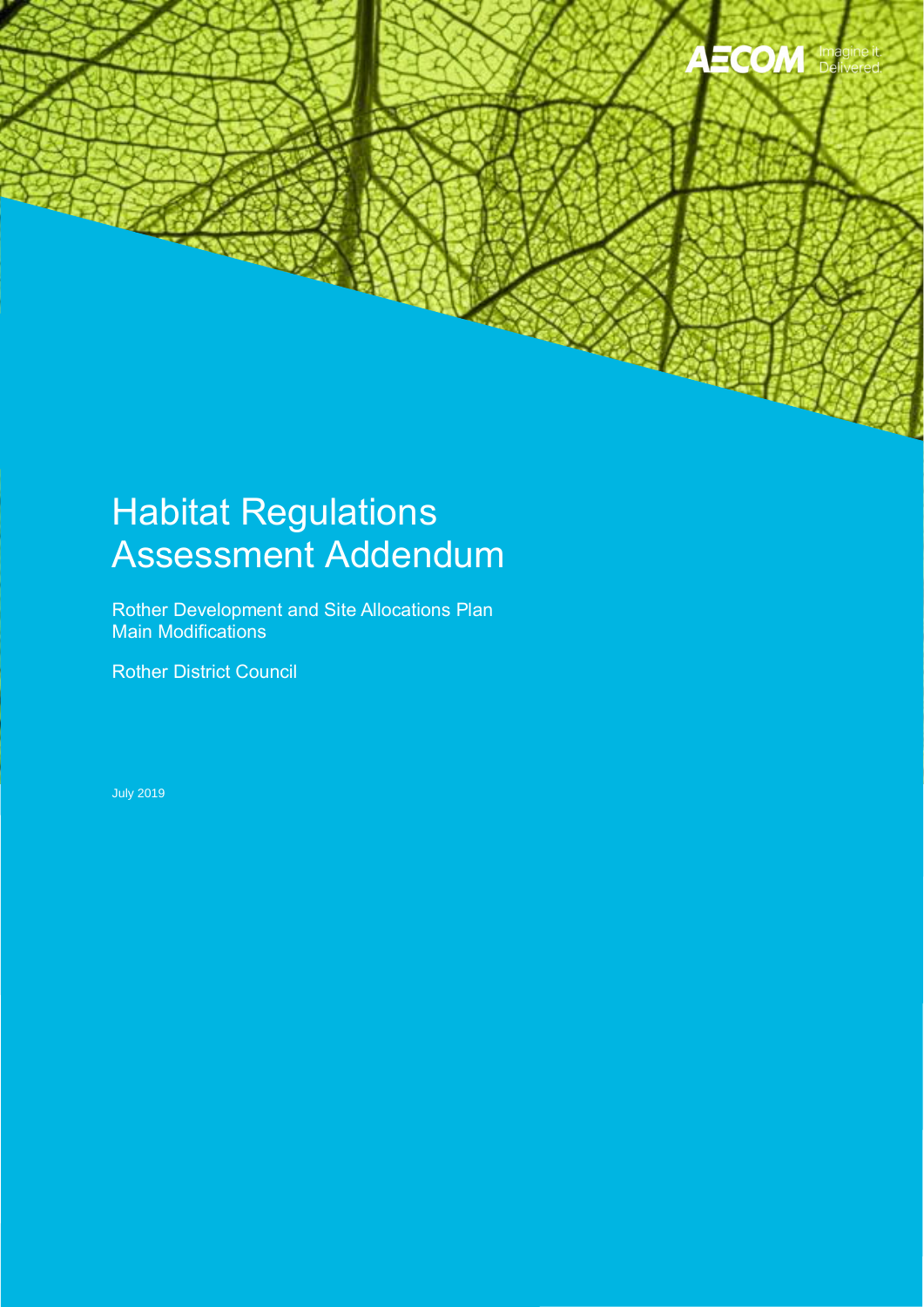#### Quality information

| <b>Prepared by</b>                             |                      | <b>Checked by</b>                        | <b>Verified by</b>                |             | <b>Approved by</b>                    |  |
|------------------------------------------------|----------------------|------------------------------------------|-----------------------------------|-------------|---------------------------------------|--|
| Hannah Corrigan<br><b>Consultant Ecologist</b> |                      | James Riley<br><b>Technical Director</b> |                                   |             | Max Wade<br><b>Technical Director</b> |  |
| <b>Revision History</b>                        |                      |                                          |                                   |             |                                       |  |
| <b>Revision</b>                                | <b>Revision date</b> | <b>Details</b>                           | <b>Authorized</b>                 | <b>Name</b> | <b>Position</b>                       |  |
| 0                                              | 18/07/19             | Draft                                    | JR.                               | James Riley | Technical<br>Director                 |  |
|                                                |                      |                                          |                                   |             |                                       |  |
| <b>Distribution List</b>                       |                      |                                          |                                   |             |                                       |  |
| # Hard Copies                                  | <b>PDF Required</b>  |                                          | <b>Association / Company Name</b> |             |                                       |  |
|                                                |                      |                                          |                                   |             |                                       |  |
|                                                |                      |                                          |                                   |             |                                       |  |
|                                                |                      |                                          |                                   |             |                                       |  |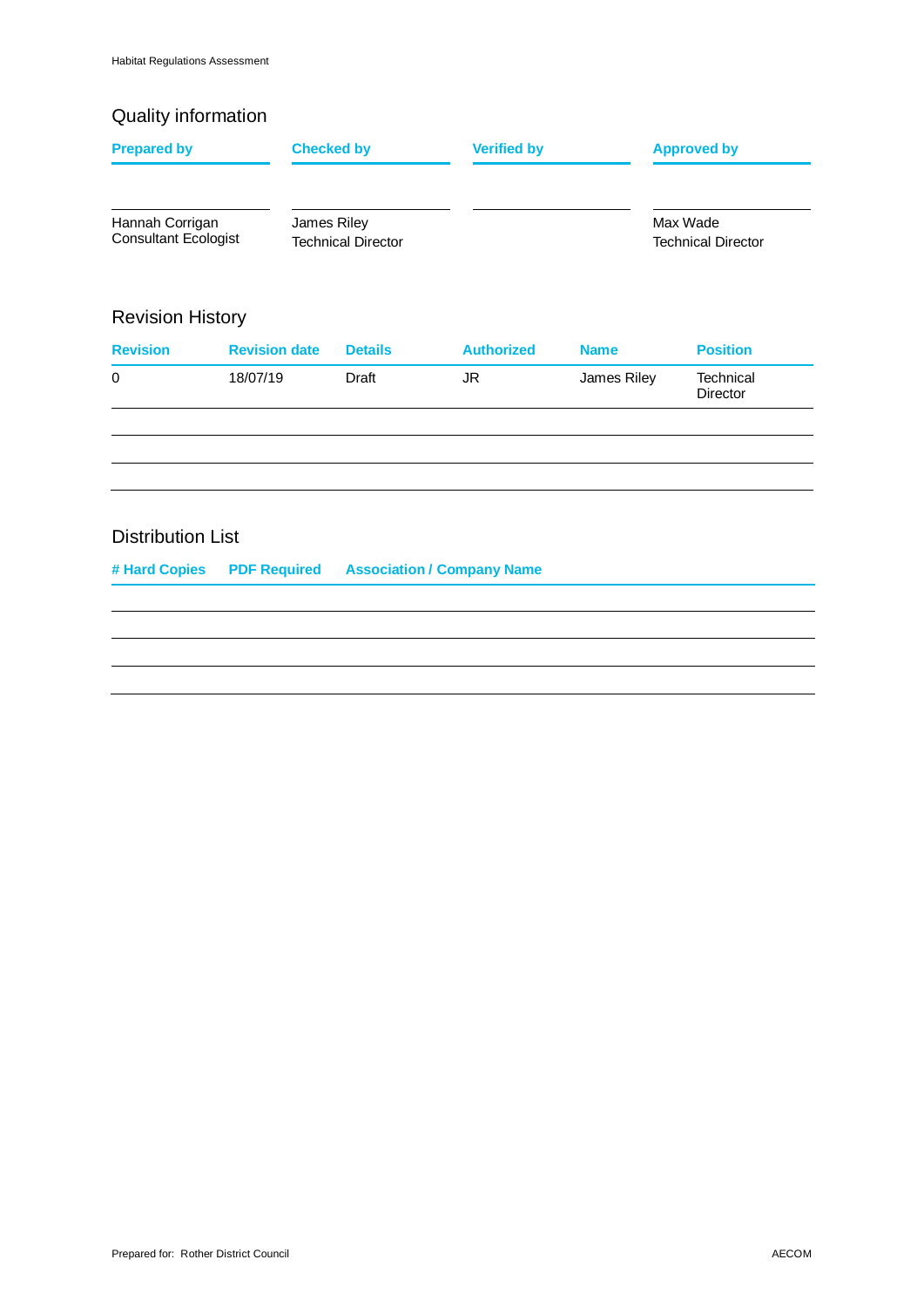#### Prepared for:

Rother District Council

Prepared by:

Hannah Corrigan Consultant Ecologist T: 01256 310 200

 AECOM Infrastructure & Environment UK Limited Midpoint, Alencon Link **Basingstoke** Hampshire RG21 7PP United Kingdom

T: +44(0)1256 310200 aecom.com

© 2019 AECOM Infrastructure & Environment UK Limited. All Rights Reserved.

This document has been prepared by AECOM Infrastructure & Environment UK Limited ("AECOM") for sole use of our client (the "Client") in accordance with generally accepted consultancy principles, the budget for fees and the terms of reference agreed between AECOM and the Client. Any information provided by third parties and referred to herein has not been checked or verified by AECOM, unless otherwise expressly stated in the document. No third party may rely upon this document without the prior and express written agreement of AECOM.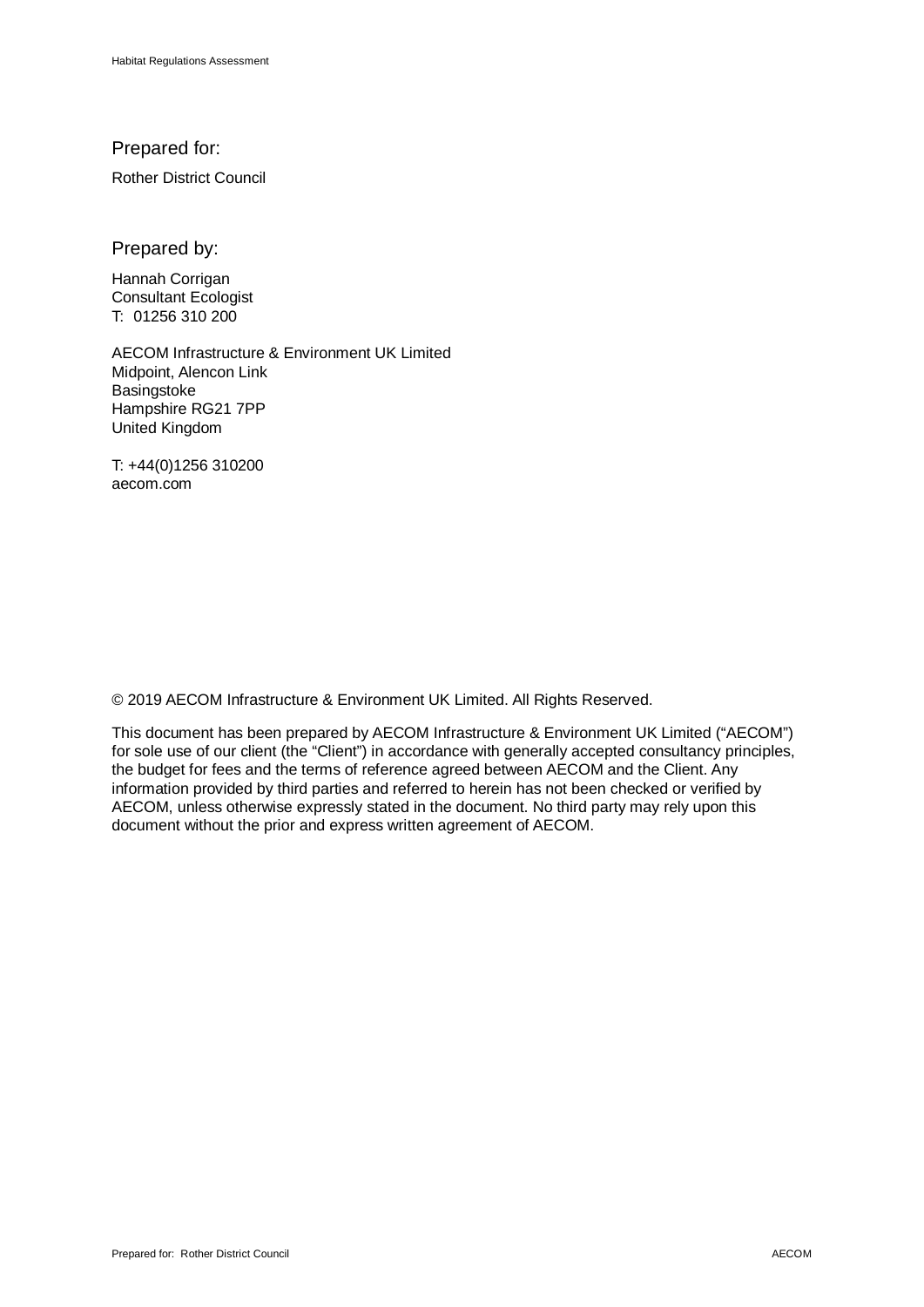### **Table of Contents**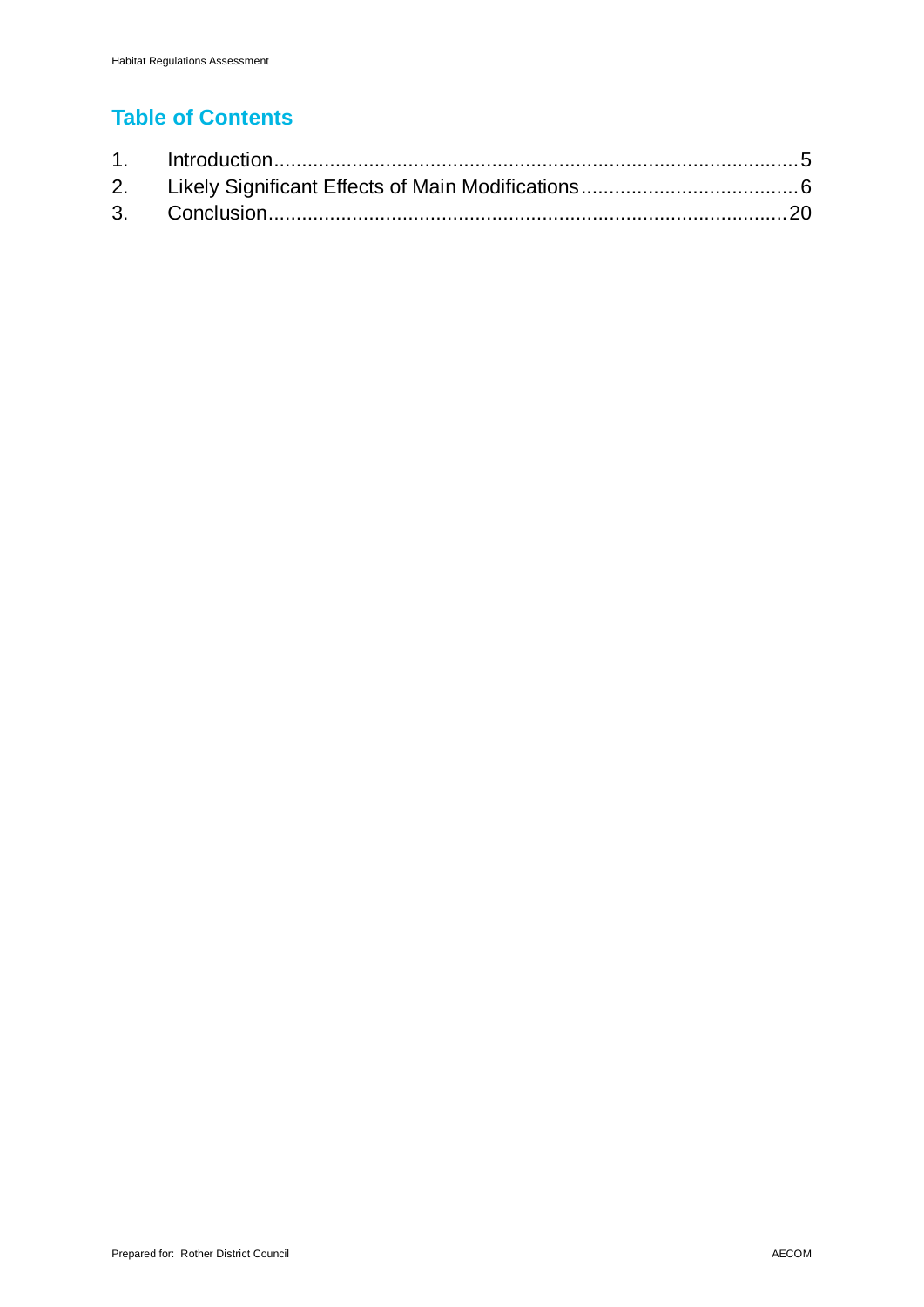# **1. Introduction**

- 1.1 In 2018 AECOM undertook the Habitat Regulations Assessment (HRA) of the Rother Development and Site Allocations Plan (DaSA). That HRA included an appropriate assessment and concluded that there would be no adverse effect on the integrity of any European sites from the DaSA.
- 1.2 During the Examination into the DaSA a number of modifications were put forward to the Inspector in response to representations made through the submission and examination process, as well as issues raised by the Inspector in response to some of the representations. The Inspector has now indicated that the schedule includes all of the main modifications that he considers are necessary to make the plan sound and legally compliant. These are made without prejudice to his final conclusions. It is therefore necessary for those modifications to be examined in order to confirm that they will not themselves introduce new likely significant effects that were not thoroughly investigated for the HRA of the submitted DaSA. That is the purpose of this report.
- 1.3 Note therefore that this report should be considered an Addendum to the HRA of the submitted DaSA. As such, it does not recap the methodology of the HRA or the results of either the likely significant effects test or appropriate assessment for the submitted DaSA, including the 'in combination' assessment. Instead it focusses specifically on whether the Main Modifications will result in likely significant effects on any European sites.
- 1.4 Only the Main Modifications are assessed in this document, on the basis that Minor Modifications are, by definition, minor changes to presentation and detailed wording of supporting text that do not materially change any of the DaSA policies or allocations.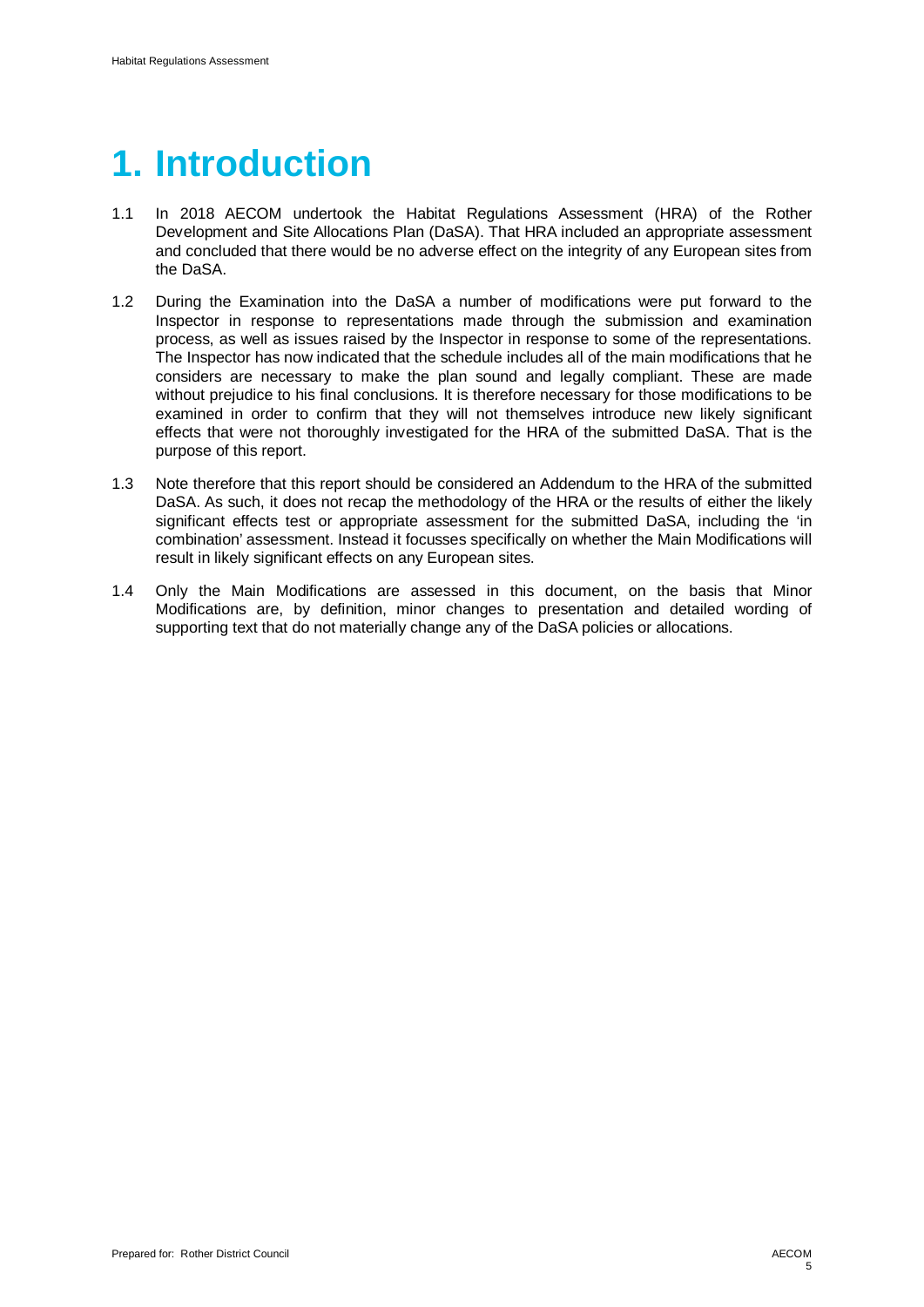### **2. Likely Significant Effects of Main Modifications**

2.1 This section sets out the assessment of each Main Modification. The Main Modification is presented in the first two columns of the table below. The assessment of likely significant effects is then presented in the second column.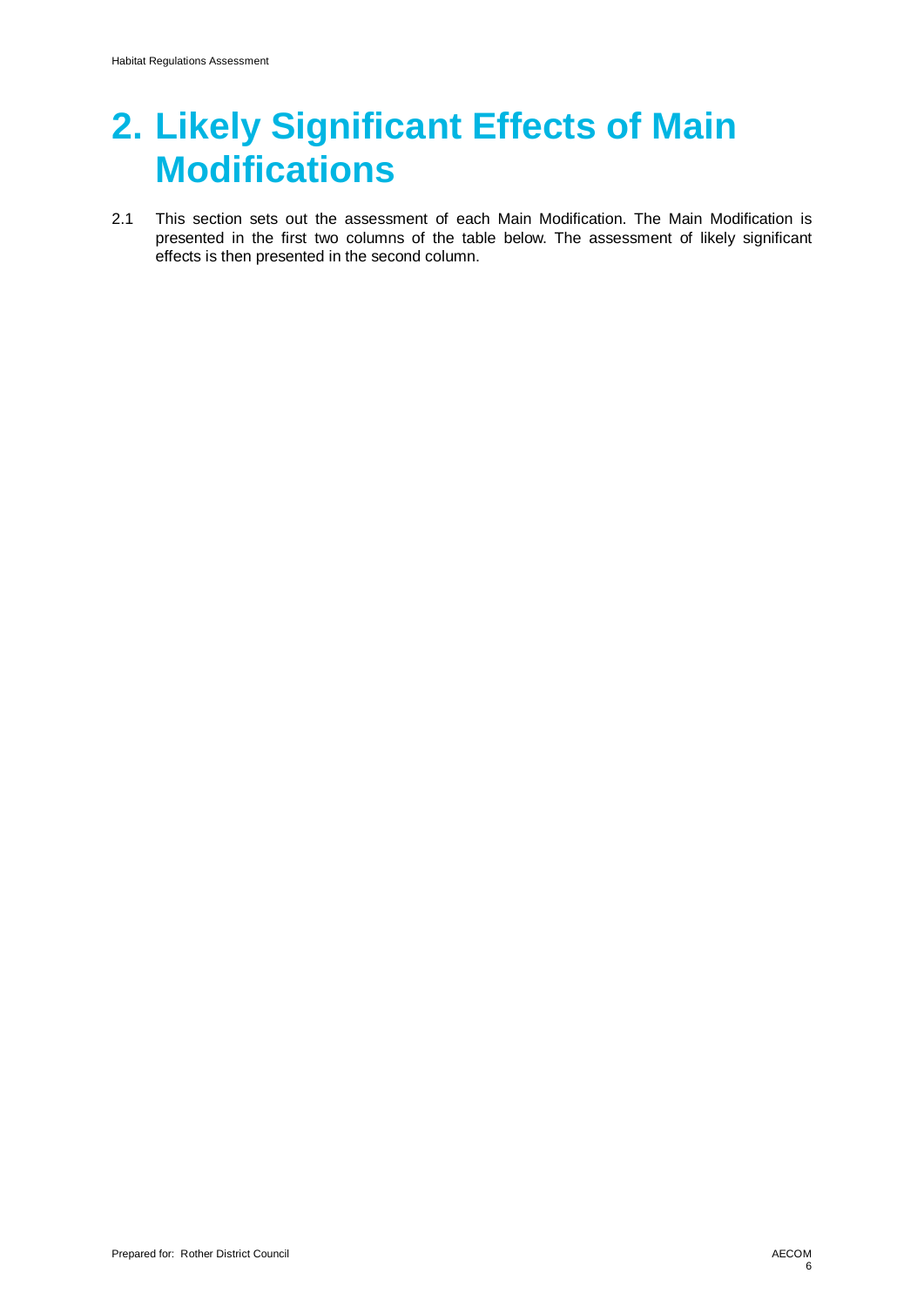| <b>Modification</b><br><b>Number</b> | <b>Main Modification</b>   |                                                                                                                                                                                                                                                                                                                                                                                                                                                                                                                                               | <b>Likely Significant Effects?</b>                                                                                        |
|--------------------------------------|----------------------------|-----------------------------------------------------------------------------------------------------------------------------------------------------------------------------------------------------------------------------------------------------------------------------------------------------------------------------------------------------------------------------------------------------------------------------------------------------------------------------------------------------------------------------------------------|---------------------------------------------------------------------------------------------------------------------------|
|                                      | 3.3                        | Add an additional sentence at the end of the paragraph:<br>The policy does not apply to shops in defined Town or District Centres as the loss of shops is resisted in<br>these areas in line with policies BEX12, BEX13 and BEX17 of the DaSA and partly saved Policy EM13<br>and Inset Map 2A of the of the Rother District Council Local Plan (2006).                                                                                                                                                                                       |                                                                                                                           |
| MM1                                  | Policy<br>DCO <sub>1</sub> | Amend the last paragraph of the policy and add footnote number to read "shops outside of defined Town<br>or District Centres*" as opposed to "shops", i.e.:<br>This includes a community facility, public house, shop <u>s outside of defined Town or District Centres*</u> ,<br>tourist accommodation or attraction<br>New Footnote:<br>*This policy does not apply to proposals in defined Town or District Centres as the loss of shops is                                                                                                 | No Likely Significant Effect -<br>this change applies to aspects<br>of the plan that are irrelevant<br>to European sites. |
|                                      |                            | resisted in these areas in accordance with Policies BEX12, BEX13 and BEX17 of the DaSA and partly<br>saved Policy EM13 and Inset Map 2A of the Rother District Council Local Plan (2006).<br>The insertion of this footnote will have a consequential impact on the numbering of other footnotes which<br>will need amending.                                                                                                                                                                                                                 |                                                                                                                           |
| MM <sub>2</sub>                      | 3.9                        | Add an additional sentence at the end of the paragraph:<br>Proposals that accord with Core Strategy Policy CO1 (iii) (a), that is, development proposals that result<br>in the loss of sites or premises currently or last used for community purposes, where alternative<br>provision of the equivalent or better quality is available in the local area, or will be provided and made<br>available prior to the commencement or redevelopment of the proposed scheme, will not be required to<br>also meet the requirements of Policy DCO1. | No Likely Significant Effect -<br>this change applies to aspects<br>of the plan that are irrelevant<br>to European sites  |
| MM3                                  | 4.15                       | Within the first line add a footnote to 'rural areas' stating:<br>*Rural areas within Rother are defined within paragraph 12.1 of the Rother Local Plan Core Strategy.                                                                                                                                                                                                                                                                                                                                                                        | No Likely Significant Effect -<br>this change applies to aspects<br>of the plan that are irrelevant<br>to European sites  |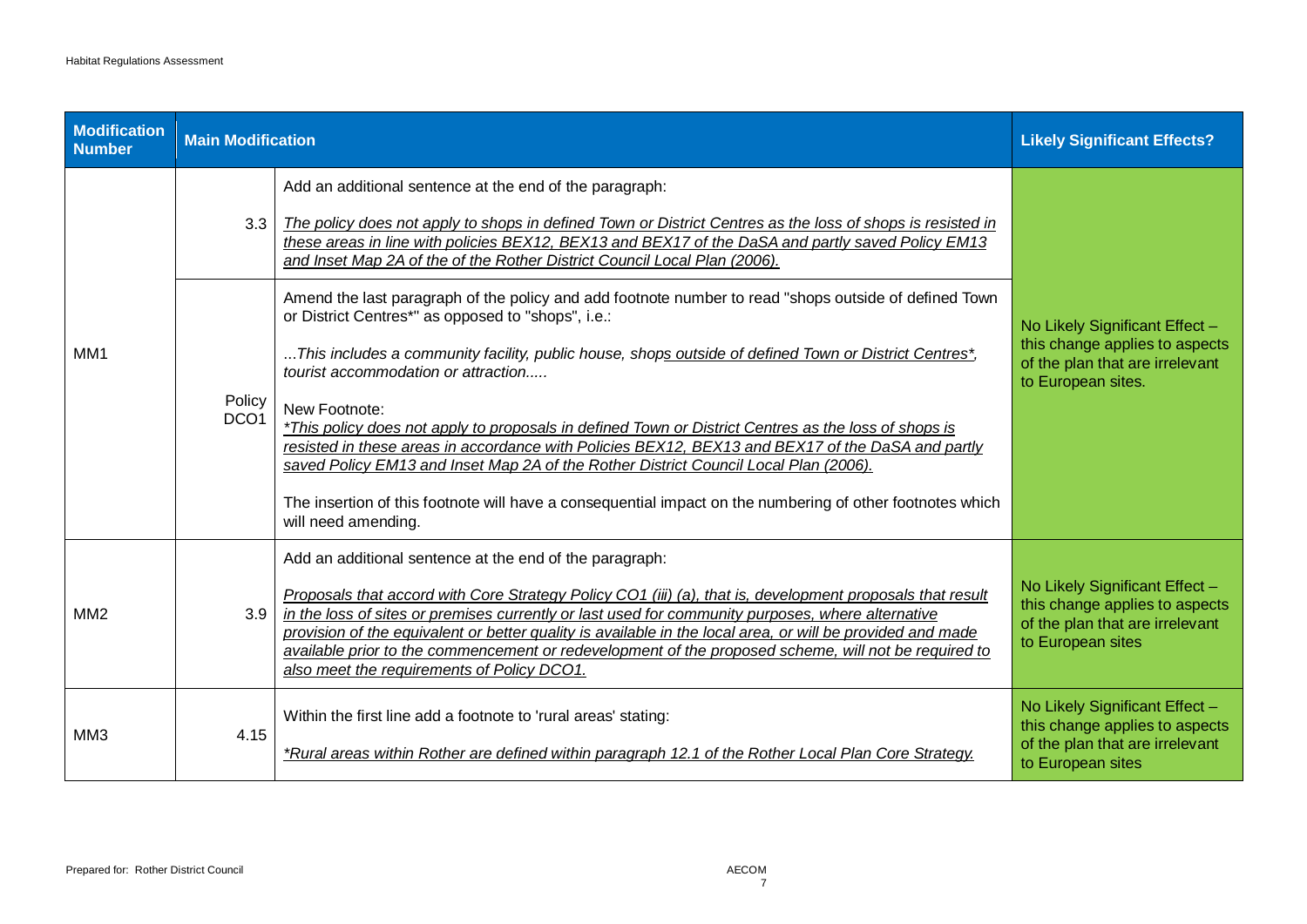| MM4             | Policy<br>DHG12 (iii)      | Insert an additional policy criterion after (iii):<br>(iv) either, they are constructed of permeable materials, or appropriate drainage is included to manage<br>surface water run-off in accordance with Policy DEN5.                                                                                                                                                                                                                                                                                                                                                                                                                                                                                                                             | No Likely Significant Effect -<br>this change applies to aspects<br>of the plan that are irrelevant<br>to European sites |
|-----------------|----------------------------|----------------------------------------------------------------------------------------------------------------------------------------------------------------------------------------------------------------------------------------------------------------------------------------------------------------------------------------------------------------------------------------------------------------------------------------------------------------------------------------------------------------------------------------------------------------------------------------------------------------------------------------------------------------------------------------------------------------------------------------------------|--------------------------------------------------------------------------------------------------------------------------|
| MM <sub>5</sub> | Policy<br>DEC <sub>2</sub> | Delete policy criterion (ii) (first limb) and replace with:<br>(ii) Support the conservation of biodiversity in accordance with DaSA Policy DEN4.<br>(ii) conserve or enhance sensitive habitats and species.                                                                                                                                                                                                                                                                                                                                                                                                                                                                                                                                      | No Likely Significant Effect -<br>this change would be positive<br>for European sites                                    |
| MM <sub>6</sub> | Policy<br>DEN <sub>3</sub> | Amend second paragraph of the policy to read as follows:<br>Within these Gaps, development will be carefully controlled. and Developments will only be permitted in<br>exceptional circumstances. Any development must be where they are unobtrusive and do not detract<br>from the openness of the area having regard to the particular objectives of the Gaps:<br>To maintain the separate identity and distinctiveness between settlements;<br>(i)<br>To maintain the strategic settlement pattern; and<br>(ii)<br>To prevent the coalescence of settlements.<br>(iii)<br>Enhancement of the Gaps through effective landscape management which strengthens and reinforces<br>their significance as protected landscape areas will be supported. | No Likely Significant Effect -<br>this change applies to aspects<br>of the plan that are irrelevant<br>to European sites |
| MM7             | Figure 7                   | Figure 7: Strategic Gap at Fairlight should be amended to include The Close, as described in paragraph<br>6.21.<br>Please see Appendix 1: Modified Detail Map 1<br>This also applies to Policies Map Inset Map 9: Fairlight Cove, on page 226.<br>Please see Appendix 2: Modified Policies Map 3 for the amended Policy Map Inset Map.                                                                                                                                                                                                                                                                                                                                                                                                             | No Likely Significant Effect -<br>this change applies to aspects<br>of the plan that are irrelevant<br>to European sites |
| MM8             | 6.43                       | Amend and add to the first sentence of paragraph 6.43 of the supporting text, as follows:<br>Ecological surveys and reports will be required to be submitted with planning applications for major<br>development or where the development impacts on any designated site, Priority Habitat or protected                                                                                                                                                                                                                                                                                                                                                                                                                                            | No Likely Significant Effect -<br>this change applies to aspects<br>of the plan that are irrelevant<br>to European sites |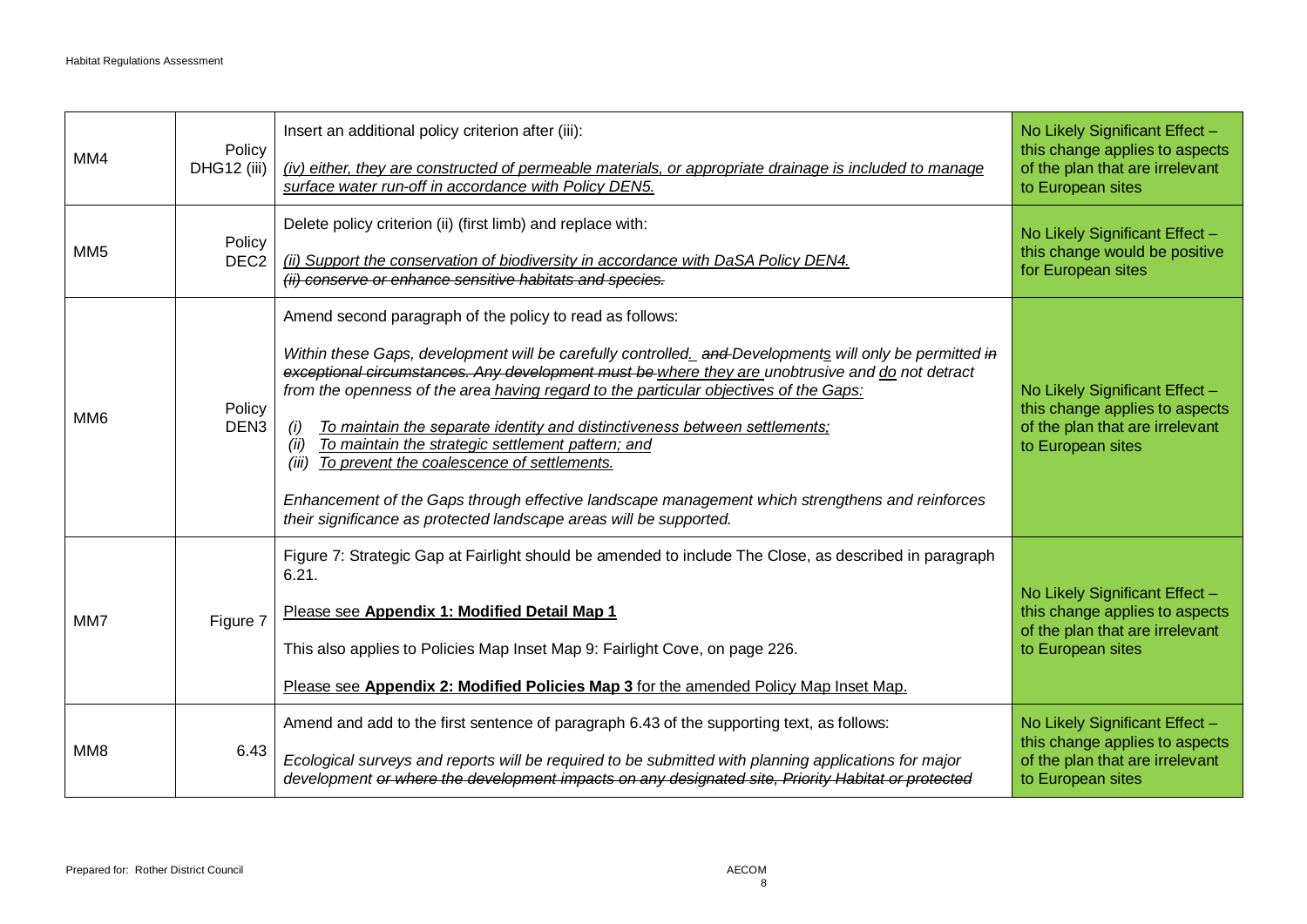|             |                        | species.; proposals which impact on a designated site or Priority Habitat; and proposals where there is a<br>reasonable likelihood of a protected or Priority species being present and affected by the development.<br>Assessments should be proportionate to the nature and scale of development proposed and the likely<br>impact on biodiversity. |                                                                  |
|-------------|------------------------|-------------------------------------------------------------------------------------------------------------------------------------------------------------------------------------------------------------------------------------------------------------------------------------------------------------------------------------------------------|------------------------------------------------------------------|
|             | 9.43                   | Delete the wording "playing field(s)" in the third line and replace with "outdoor sports facilities".                                                                                                                                                                                                                                                 |                                                                  |
|             | 9.46                   | Delete the wording "playing pitches," from the sixth line and replace with "outdoor sports facilities".                                                                                                                                                                                                                                               |                                                                  |
| MM9         | 9.48                   | Delete the wording "playing fields" from the eighth line and replace with "outdoor sports facilities"                                                                                                                                                                                                                                                 | No Likely Significant Effect -<br>this change applies to aspects |
|             |                        | Delete the wording "playing fields" from the second line and replace with "outdoor sports facilities", i.e.:                                                                                                                                                                                                                                          | of the plan that are irrelevant<br>to European sites             |
|             | Policy<br>BEX3 (vi)    | as part of (v) above, all developments will contribute to the provision of playing fields-outdoor sports<br>facilities within site BEX3a, either directly or through proportionate (to the respective quantum of<br>residential development) financial contributions;                                                                                 |                                                                  |
|             | Policy<br>BEX3a        | Delete the wording "playing fields" from the second line and replace with "outdoor sports facilities", i.e.:                                                                                                                                                                                                                                          |                                                                  |
|             |                        | Land with Kiteye Farm and adjoining land, as shown on the Policies Map, is allocated for housing and<br>open space, including playing fields outdoor sports facilities.                                                                                                                                                                               |                                                                  |
|             | Policy<br>BEX3a (ii)   | Delete the wording "playing fields" from the first line and replace with "outdoor sports facilities", i.e.:                                                                                                                                                                                                                                           |                                                                  |
|             |                        | an open space to include provision for playing fields outdoor sports facilities of at least 2.64 hectares is<br>set aside and laid out in the area indicated on the Detail Map;                                                                                                                                                                       | No Likely Significant Effect -<br>this change applies to aspects |
| <b>MM10</b> | Policy<br>BEX3a (viii) | Delete the wording "playing fields are" from the first line and replace with "outdoor sports facilities shall<br>be", i.e.:                                                                                                                                                                                                                           | of the plan that are irrelevant<br>to European sites             |
|             |                        | the playing fields are outdoor sports facilities shall be laid out at the same time as housing development,<br>in accordance with a phasing plan to be agreed with the local planning authority;                                                                                                                                                      |                                                                  |
|             |                        | Change 'outdoor sports provision' to 'outdoor sports facilities' on the Key.                                                                                                                                                                                                                                                                          |                                                                  |
|             | Figure 21              | Please see Appendix 1: Modified Detail Map 2                                                                                                                                                                                                                                                                                                          |                                                                  |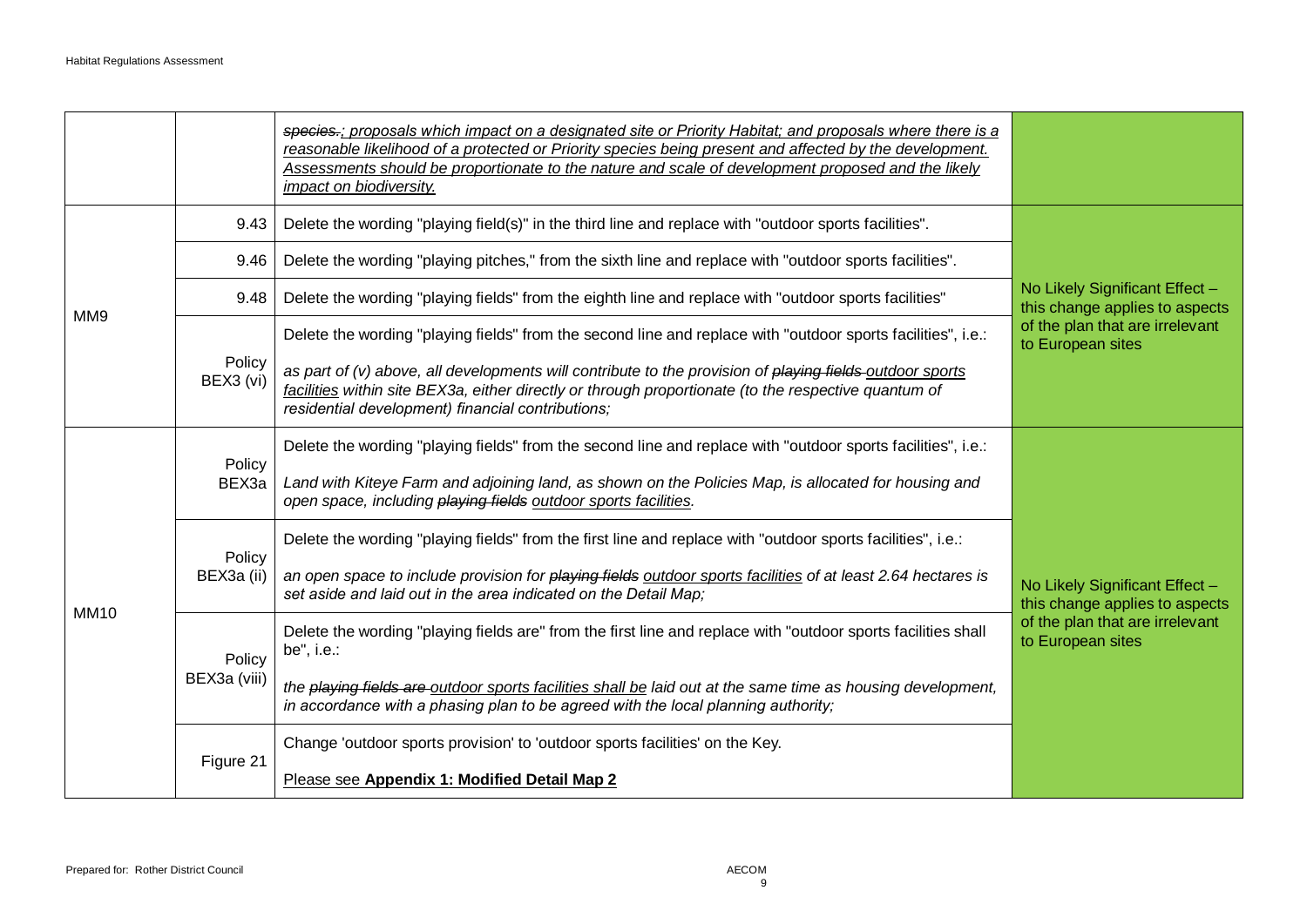|             | Policies<br>Map Inset<br>Map 1b:<br><b>Bexhill</b><br>North | Change 'Playing pitches' to 'outdoor sports facilities' on the Key.<br>Please see Appendix 2: Modified Policies Map 1 for the amended Policy Map Inset Map.                                                                                                                                                                                                                                                                                                                                                                                                                                                                                                                                                                                                                          |                                                                                                                          |
|-------------|-------------------------------------------------------------|--------------------------------------------------------------------------------------------------------------------------------------------------------------------------------------------------------------------------------------------------------------------------------------------------------------------------------------------------------------------------------------------------------------------------------------------------------------------------------------------------------------------------------------------------------------------------------------------------------------------------------------------------------------------------------------------------------------------------------------------------------------------------------------|--------------------------------------------------------------------------------------------------------------------------|
| <b>MM11</b> | Policy<br>BEX3b (ii)                                        | Delete the wording "playing fields" from the third line and replace with "outdoor sports facilities", i.e.:<br>the northern part of the site towards the stream course is kept open and laid out as part of a green<br>corridor, incorporating an enhanced footpath/cycleway, which should extend to the planned playing fields<br>outdoor sports facilities (see Policy BEX3a);                                                                                                                                                                                                                                                                                                                                                                                                     | No Likely Significant Effect -<br>this change applies to aspects<br>of the plan that are irrelevant<br>to European sites |
| <b>MM12</b> | Policy<br>BEX3b<br>(iii)(b)                                 | Amend Policy BEX3b (iii)(b) to clarify:<br>(iii) access is from Watermill Lane, the details of which will be subject to a findings of a Transport<br>Assessment, with the expectation that:<br>(a) A single access will be provided where appropriate sight lines can be achieved;<br>(b) Provision is made for a new footway/cycleway Traffic management measures are introduced on<br>Watermill Lane to calm traffic, with specific regard to the short section north of Mayo Lane and to ensure<br>the safe movement of pedestrians and cyclists between the site and Sidley in association with the<br>provision of a new footway/cycleway along most of the length of the Lane from the Mayo Lane junction to<br>the stream (to dovetail with requirements under Policy BEX3c); | No Likely Significant Effect -<br>this change applies to aspects<br>of the plan that are irrelevant<br>to European sites |
| <b>MM13</b> | 9.60<br>Policy<br>BEX4                                      | Insert new paragraph after 9.60 (and subsequent consequential paragraph number amendments):<br>Additional reinforcement of the sewerage network will be required to serve the development and<br>therefore, the developer will need to work with Southern Water to ensure necessary infrastructure is<br>provided prior to occupation.<br>Additional policy criteria inserted between (ii) and (iii) of policy BEX4 (and subsequent consequential<br>criteria number amendments):<br>(iii) provision is made for an acceptable connection to the local sewerage system, in agreement with the<br>service provider;                                                                                                                                                                   | No Likely Significant Effect -<br>this change applies to aspects<br>of the plan that are irrelevant<br>to European sites |
| <b>MM14</b> | Policy                                                      | Additional wording to part (v) of the policy:                                                                                                                                                                                                                                                                                                                                                                                                                                                                                                                                                                                                                                                                                                                                        | No Likely Significant Effect -                                                                                           |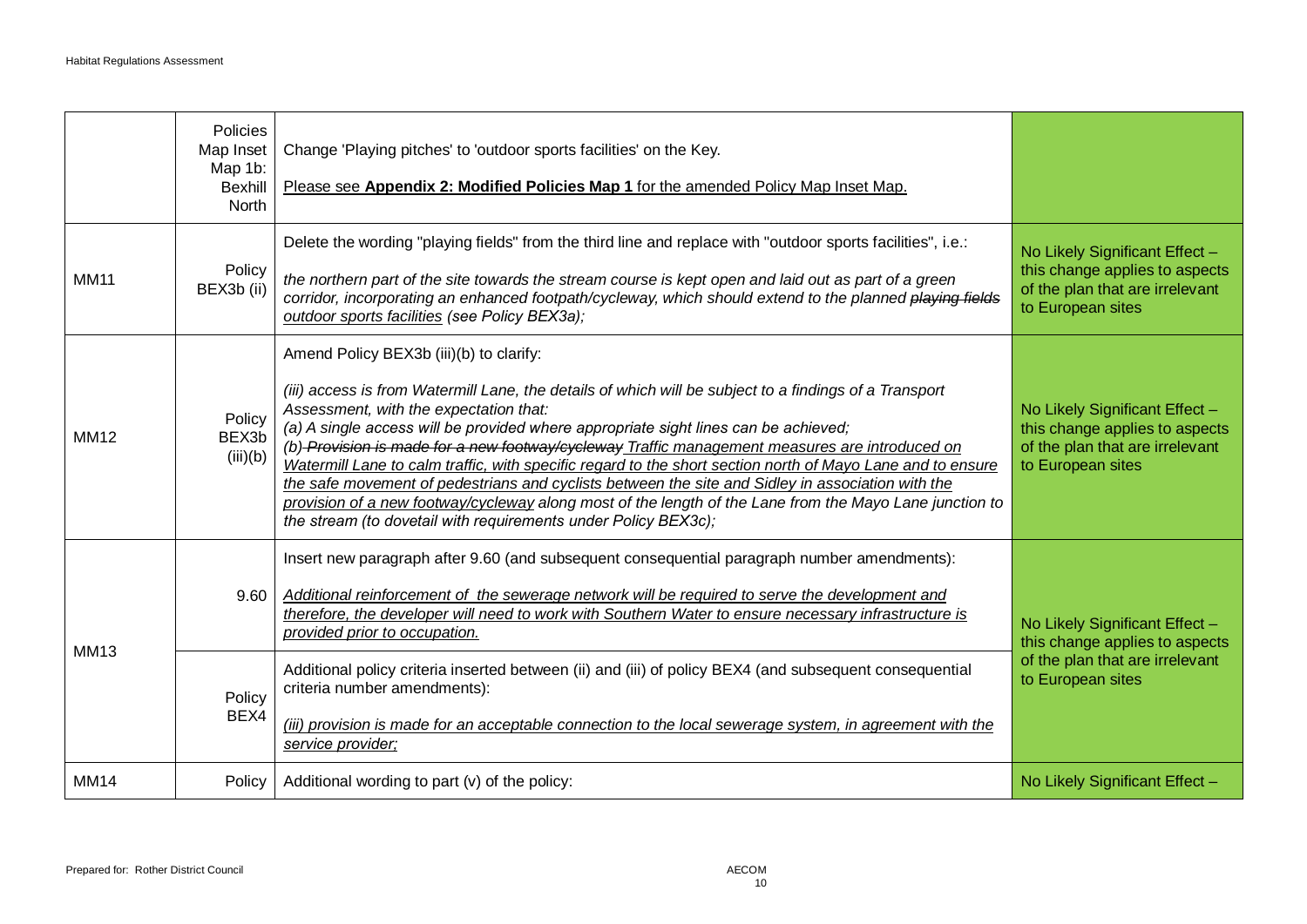|             | BEX <sub>6</sub>             | (v) at least two forms of appropriate 'Sustainable Drainage' are incorporated in accordance with Policy<br>DEN5 'Sustainable Drainage' and an Appropriate Assessment under the Habitats Regulations<br>demonstrates beyond reasonable scientific doubt that these can be delivered on the site without harming<br>the integrity of the Pevensey Levels Special Area of Conservation/Ramsar site.                                                                                                                                                                                                                                                                                                                                                                                                                                                                                                                                                                                                                                                                                                                                                                                                                 | this change would be positive<br>for European sites and<br>strengthen their protection                                   |
|-------------|------------------------------|------------------------------------------------------------------------------------------------------------------------------------------------------------------------------------------------------------------------------------------------------------------------------------------------------------------------------------------------------------------------------------------------------------------------------------------------------------------------------------------------------------------------------------------------------------------------------------------------------------------------------------------------------------------------------------------------------------------------------------------------------------------------------------------------------------------------------------------------------------------------------------------------------------------------------------------------------------------------------------------------------------------------------------------------------------------------------------------------------------------------------------------------------------------------------------------------------------------|--------------------------------------------------------------------------------------------------------------------------|
| <b>MM15</b> | 9.81<br>Policy<br>BEX7 (vii) | Add the following to the end of the supporting text at paragraph 9.81:<br>In accordance with Habitats Regulation Assessment (HRA) work undertaken to inform the Core Strategy<br>and DaSA, a minimum of two types/ stages of Sustainable Drainage (SuDS) treatment will be required to<br>address the possible negative effects from surface run-off and hydrological pathways on the water<br>quality in the Levels, in accordance with DaSA Policy DEN5. It will be necessary for any planning<br>application for the site's development to be accompanied by a site specific Appropriate Assessment to<br>ensure that the required SuDS mitigation can be achieved and any adverse impact on the integrity of the<br>Levels can be avoided.<br>Amend policy criterion (vii) to read:<br>(vii) in accordance with Policy DEN5 'Sustainable Drainage', at least two forms of appropriate SuDS are<br>incorporated and an Appropriate Assessment under the Habitats Regulations demonstrates beyond<br>reasonable scientific doubt that these can be delivered on the site and that the development can<br>otherwise proceed, with mitigation if necessary, without harming the integrity of the Pevensey Levels | No Likely Significant Effect -<br>this change would be positive<br>for European sites and<br>strengthen their protection |
| <b>MM16</b> | 9.122                        | Special Area of Conservation/ Ramsar site.<br>Amend paragraph 9.122 as follows:<br>Notwithstanding that the site is served by the existing bus service in close proximity to the site,<br>development should take advantage of alternative travel choices to the private car, including off-site<br>measures to promote cycling and walking and other sustainable transport modes recognised by the<br>NPPF, that provide efficient, safe and accessible means of transport with overall low impact on the<br>environment, including electric, low and ultra-low emission vehicles, car sharing and public transport.                                                                                                                                                                                                                                                                                                                                                                                                                                                                                                                                                                                            | No Likely Significant Effect -<br>this change applies to aspects<br>of the plan that are irrelevant<br>to European sites |
|             |                              | The original public footpath which crossed the site before the development of the site as a prison should<br>be reinstated to give enhanced access to the countryside and the Levels to the north. This would provide<br>an alternative to the poorly used path 59a. This would also provide better access to footpath 12b which<br>links Coneyburrow Lane to Little Common.                                                                                                                                                                                                                                                                                                                                                                                                                                                                                                                                                                                                                                                                                                                                                                                                                                     |                                                                                                                          |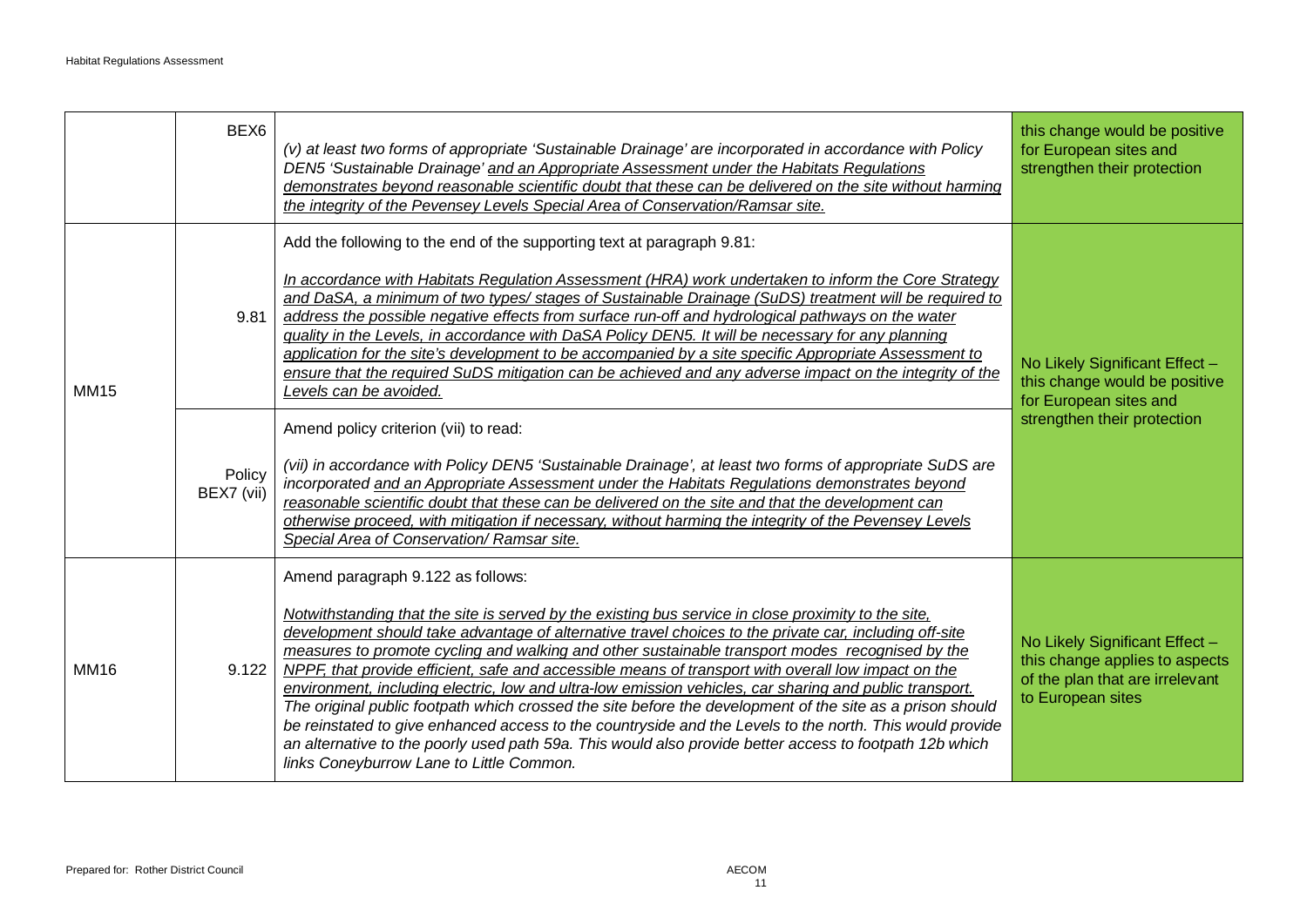|             | Policy<br>BEX10 (vii)       | Amend criteria (vii) as follows:<br>a travel plan is included to promote the use of alternative travel choices other than the private car,<br>including off-site measures to support cycling and walking and other sustainable transport modes to<br>encourage the use of public transport, car sharing and electric, low and ultra-low emission vehicles in<br>compliance with Core Strategy Policy TR3. +to Improvements should also be are made to existing local<br>bus stop infrastructure and a financial contribution towards improving local bus services is provided; |                                                                                                     |
|-------------|-----------------------------|--------------------------------------------------------------------------------------------------------------------------------------------------------------------------------------------------------------------------------------------------------------------------------------------------------------------------------------------------------------------------------------------------------------------------------------------------------------------------------------------------------------------------------------------------------------------------------|-----------------------------------------------------------------------------------------------------|
| <b>MM17</b> | 9.162                       | Proposed change:<br>9.162 There are significant level differences across the site, falling from Beeching Road in the west<br>towards the eastern boundary. There is a are two culverts which runs through the site which would have<br>a bearing on the siting of new buildings, requiring an 8 metre easement from each side of the culverts. A<br>large proportion of the site suffers from surface water flooding and therefore Sustainable Drainage<br>(SuDS) would need to be incorporated in a redevelopment scheme.                                                     | No Likely Significant Effect -<br>this change applies to aspects<br>of the plan that are irrelevant |
|             | Policy<br><b>BEX14</b> (xi) | Amend criteria (xi):<br>(xi) an 8 metre built development exclusion zone from either side of the main river culverts which passes<br>through the site, is achieved to allow access to the existing outfall;                                                                                                                                                                                                                                                                                                                                                                    | to European sites                                                                                   |
| <b>MM18</b> | 9.187                       | Amend paragraph 9.187 to give clarity on the approach to any further concentration of takeaway uses in<br>Sidley District Centre.<br>9.187 Given the high concentration of takeaways (defined as Use Class A5 in the Use Classes Order) in<br>Sidley District Centre and the known deprivation issues in the locality, it is considered that the further<br>concentration of takeaways should be resisted will not be supported.                                                                                                                                               | No Likely Significant Effect -<br>this change applies to aspects                                    |
|             | Policy<br>BEX17             | Amend the final paragraph in the Policy to give clarity on the approach to any further concentration of<br>takeaway uses in Sidley District Centre.<br>Within Sidley District Centre, further concentration of takeaway uses (within Use Class A5) will be<br>resisted not be supported.                                                                                                                                                                                                                                                                                       | of the plan that are irrelevant<br>to European sites                                                |
| <b>MM19</b> | 10.22                       | Proposed additional clarification text at paragraph 10.22:                                                                                                                                                                                                                                                                                                                                                                                                                                                                                                                     | No Likely Significant Effect -<br>this change applies to aspects                                    |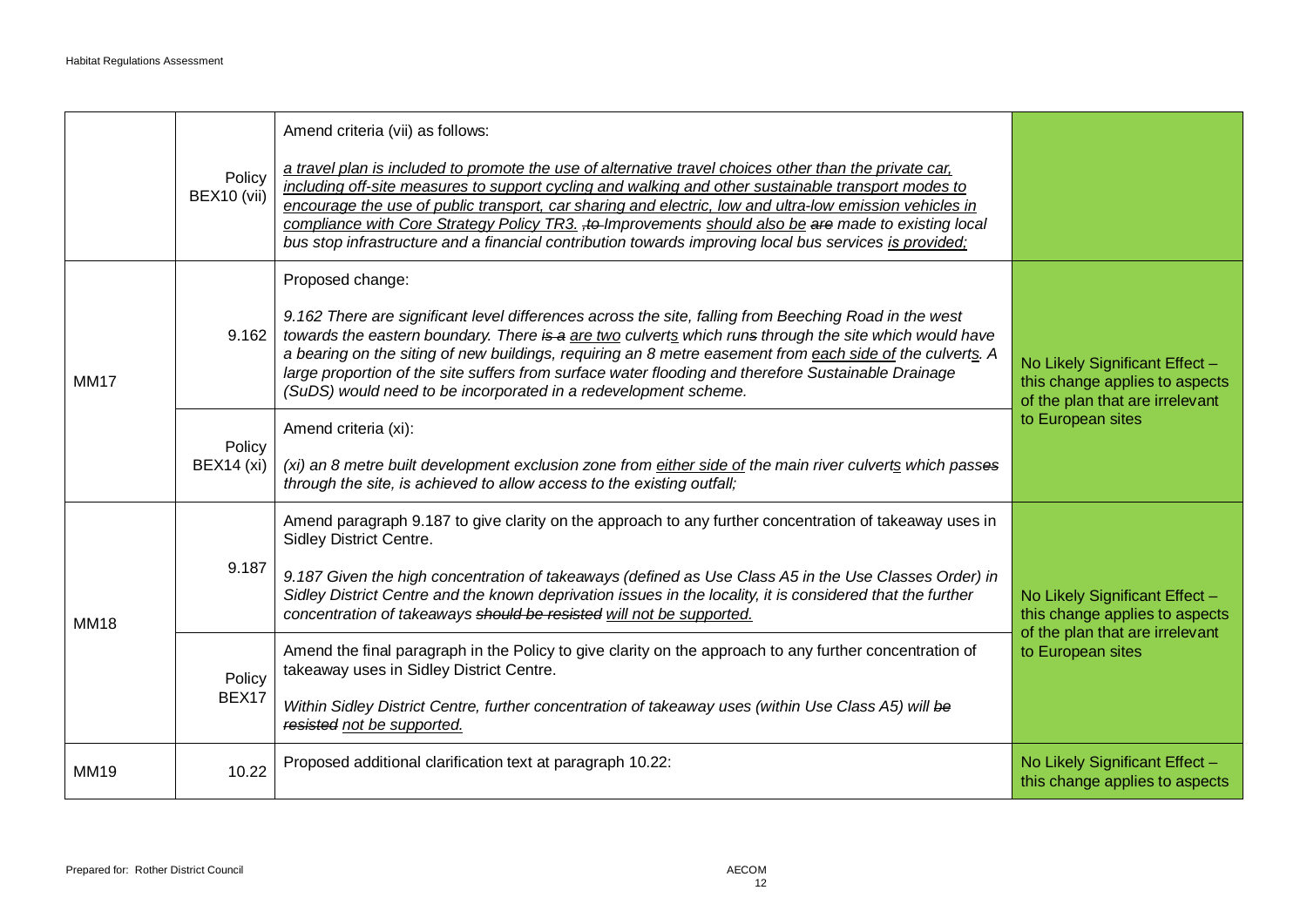|             |                                | The site is adjacent to the High Weald Area of Outstanding Natural Beauty (AONB). Residential<br>dwellings to the north are few and set within large plots, thereby representing low density development<br>and maintaining a rural context. Any development would need to be mindful of the AONB countryside to<br>the north and appropriate landscape buffers would need to be incorporated within any potential scheme<br>to respect wider views from the north. There are watercourses which flow north into gills within Park<br>Wood which are vulnerable to changes in water quality. Any impact on the gills will need to be<br>considered within site design. Care should also be taken to respect the relationship with residential<br>properties on the periphery of the site. | of the plan that are irrelevant<br>to European sites                                                                     |
|-------------|--------------------------------|-------------------------------------------------------------------------------------------------------------------------------------------------------------------------------------------------------------------------------------------------------------------------------------------------------------------------------------------------------------------------------------------------------------------------------------------------------------------------------------------------------------------------------------------------------------------------------------------------------------------------------------------------------------------------------------------------------------------------------------------------------------------------------------------|--------------------------------------------------------------------------------------------------------------------------|
|             | Policy<br>HAS2 (v)             | Proposed amendment of policy criteria (v):<br>(v) provision is made for an acceptable connection to the local sewerage system in agreement with the<br>service provider and surface water drainage proposals do not adversely impact on the watercourses<br>which feed into Park Wood.                                                                                                                                                                                                                                                                                                                                                                                                                                                                                                    |                                                                                                                          |
| <b>MM20</b> | 10.28                          | Proposed change to insert a clarification within the first sentence of paragraph 10.28 to indicate that the<br>site is located within the High Weald AONB:<br>This north-east sloping and undulating area of vacant scrubland is located adjacent to the existing well-<br>established and fully occupied Ivyhouse Lane industrial estate located within Hastings borough and is in<br>the High Weald AONB. The existing industrial estate to the south presents a very "raw" edge to the<br>openness of the adjacent High Weald AONB beyond.                                                                                                                                                                                                                                             | No Likely Significant Effect -<br>this change applies to aspects                                                         |
|             | Policy<br>HAS3 (iii) &<br>(iv) | Amend policy criteria (iii) & (iv):<br>(iii) access is provided off Ivyhouse Lane in Hastings Borough;<br>(iv) development does not intrude into views from the wider Area of Outstanding Natural Beauty to the<br>north; and $\langle i v \rangle$ provision is made for enhanced landscape planting, as indicated on the Detail Map, as<br>part of the wider landscape management of this part of the wider-valley, including new and enhanced<br>green infrastructure of the north of the employment site;                                                                                                                                                                                                                                                                             | of the plan that are irrelevant<br>to European sites                                                                     |
| MM21        | 11.45                          | Insert wording at the beginning of paragraph 11.45:<br>Additional reinforcement of the sewerage network will be required to service the development and<br>therefore, the developer will need to work with Southern Water to ensure necessary infrastructure is<br>provided prior to occupation.                                                                                                                                                                                                                                                                                                                                                                                                                                                                                          | No Likely Significant Effect -<br>this change applies to aspects<br>of the plan that are irrelevant<br>to European sites |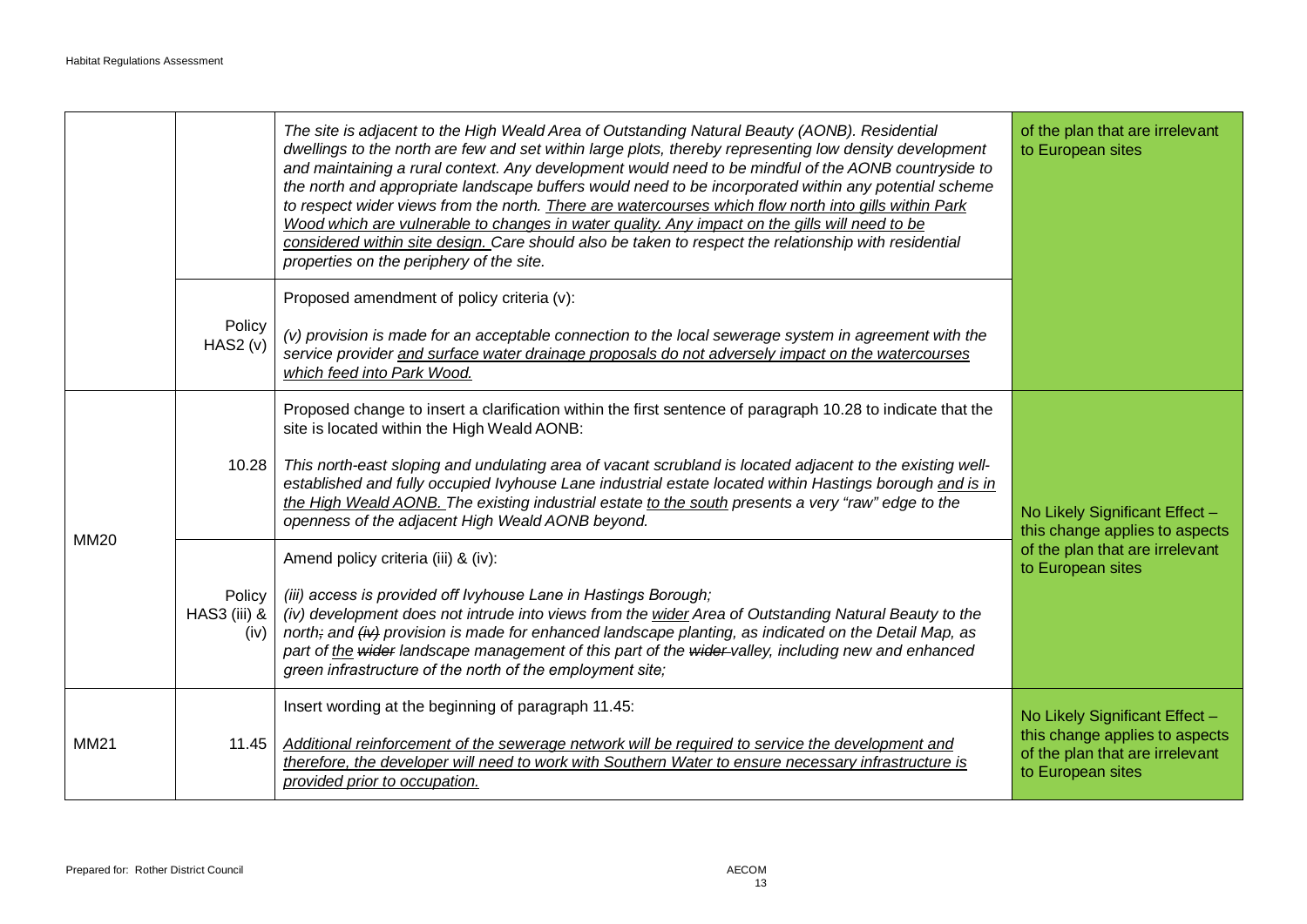|             | Policy                                   | Insert an additional policy criterion after (v):                                                                                                                                                                                                                                                                                                                                                                           |                                                                 |
|-------------|------------------------------------------|----------------------------------------------------------------------------------------------------------------------------------------------------------------------------------------------------------------------------------------------------------------------------------------------------------------------------------------------------------------------------------------------------------------------------|-----------------------------------------------------------------|
|             | <b>BRO2 (v)</b>                          | (vi) provision is made for an acceptable connection to the local sewerage system, in agreement with the<br>service provider.                                                                                                                                                                                                                                                                                               |                                                                 |
|             |                                          | Policy BRO2: Land at the Rainbow Trout public house: It is necessary to make a slight amendment to<br>the extent of the proposed housing area shown on the Detail Map to accord with the details of the<br>planning application (reference RR/2018/1813/P) which was delegated to approve, subject to the<br>completion of a Section 106 Legal Agreement, on 12 <sup>th</sup> February 2019.                               |                                                                 |
|             | Figure 45:<br>Policy<br>BRO <sub>2</sub> | Amend the western boundary of the northern section of the housing area (shown in orange) on Figure 45<br>(Policy BRO2 Detail Map) by a marginal amount to accord with drawing no. 1802-P-204_B, submitted<br>pursuant to planning application RR/2018/1813/P.                                                                                                                                                              |                                                                 |
|             | Detail Map                               | Please see Appendix 1: Modified Detail Map 3                                                                                                                                                                                                                                                                                                                                                                               |                                                                 |
|             |                                          | Policies Map Inset Map 6: Broad Oak has also been updated in this regard.                                                                                                                                                                                                                                                                                                                                                  |                                                                 |
|             |                                          | Please see Appendix 2: Modified Policies Map 2 for the amended Policy Map Inset Map.                                                                                                                                                                                                                                                                                                                                       |                                                                 |
|             |                                          | Amend paragraph 11.67 to read:                                                                                                                                                                                                                                                                                                                                                                                             |                                                                 |
| <b>MM22</b> | 11.67                                    | In view of the proximity of the site to the international wildlife designations and the potential for additional<br>recreational impacts, the development should contribute to achieving the SARMS strategy, which may<br>also include financial contributions ensure that there is no adverse effect on the integrity of the SPA/<br>Ramsar site, with mitigation if necessary, in line with the provisions of the SARMS. | No Likely Significant Effect -<br>this change would be positive |
|             |                                          | Replace criterion (vii) of Policy CAM1 with:                                                                                                                                                                                                                                                                                                                                                                               | for European sites and<br>strengthen their protection           |
|             | Policy<br>CAM1 (vii)                     | (vii) the development has no adverse effect on the integrity of the adjacent Natura 2000 Sites and<br>supports the implementation of the Sustainable Access and Recreation Management Strategy (SARMS)<br>as appropriate.                                                                                                                                                                                                  |                                                                 |
| MM23        | 11.75                                    | Replace the last sentence of paragraph 11.75 with:                                                                                                                                                                                                                                                                                                                                                                         | No Likely Significant Effect -<br>this change would be positive |
|             |                                          | In view of the proximity of the site to the international wildlife designations and the potential for additional                                                                                                                                                                                                                                                                                                           | for European sites and                                          |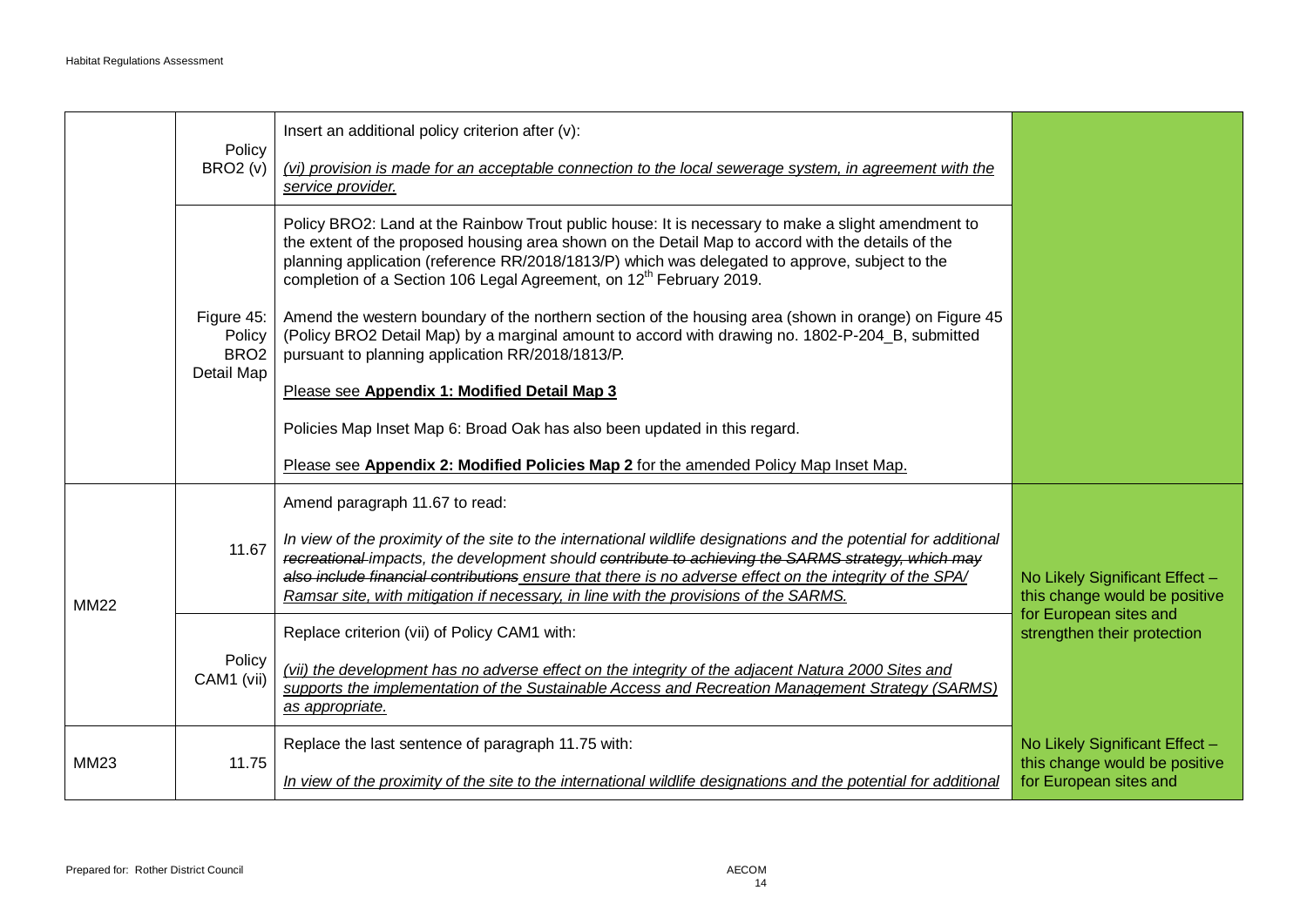|             |                                                        | recreational impacts, the development should ensure that there is no adverse effect on the integrity of<br>the SPA/ Ramsar site, with mitigation if necessary, in line with the provisions of the SARMS. In view of<br>the proximity of the site to the international wildlife designations and the potential for additional<br>recreational impacts, the development should contribute to achieving the SARMS strategy, which may<br>also include financial contributions.                                                                                                                                   | strengthen their protection                                                                                              |
|-------------|--------------------------------------------------------|---------------------------------------------------------------------------------------------------------------------------------------------------------------------------------------------------------------------------------------------------------------------------------------------------------------------------------------------------------------------------------------------------------------------------------------------------------------------------------------------------------------------------------------------------------------------------------------------------------------|--------------------------------------------------------------------------------------------------------------------------|
|             | Policy<br>CAM2 (vi)                                    | Amend criterion (vi) of Policy CAM2 to read:<br>(vi) the development has no adverse effect on the integrity of the adjacent Natura 2000 Sites and<br>supports the implementation of the Sustainable Access and Recreation Management Strategy (SARMS)<br>as appropriate. - the development contributes towards the implementation of the Dungeness Complex<br>Sustainable Access and Recreation Management Strategy (SARMS).                                                                                                                                                                                  |                                                                                                                          |
| MM24        | 11.99                                                  | Amendment to end of paragraph 11.99:<br>A sewer line crosses the eastern part of the site and this will also need to be considered in planning a<br>development layout. Drainage would need to be considered in accordance with Policy DEN5, and<br>although the site's development is unlikely to have any adverse effect on the integrity of the Pevensey<br>Levels Special Area of Conservation (SAC)/Ramsar site, this would need to be confirmed through a<br>project-level Habitats Regulation Assessment (HRA).                                                                                        | No Likely Significant Effect -<br>this change would be positive<br>for European sites and<br>strengthen their protection |
| <b>MM25</b> | 11.120<br>FAC2 (iii)                                   | Add the following text to the end of paragraph 11.120:<br>In the event that a scheme comes forward that does not include a serviced plot for a doctor's surgery,<br>any planning application will need to be accompanied by comprehensive evidence, which is supported<br>by the Clinical Commissioning Group, demonstrating that it is not required in the area.<br>Amend policy criteria (iii) as follows:<br>a serviced plot for a new doctor's surgery is provided together with space for associated car parking is<br>provided, subject to business case support from the Clinical Commissioning Group; | No Likely Significant Effect -<br>this change applies to aspects<br>of the plan that are irrelevant<br>to European sites |
| MM26        | Figure 50:<br>Policy<br>FAC <sub>2</sub><br>Detail Map | It is necessary to increase the size of the site to include a greater amount of land along the proposed<br>access. Move the boundary to the east of the proposed access approximately 10m further east. Policies<br>Map Inset Map 9: Fairlight Cove has also been updated in this regard.                                                                                                                                                                                                                                                                                                                     | No Likely Significant Effect -<br>this change applies to aspects<br>of the plan that are irrelevant<br>to European sites |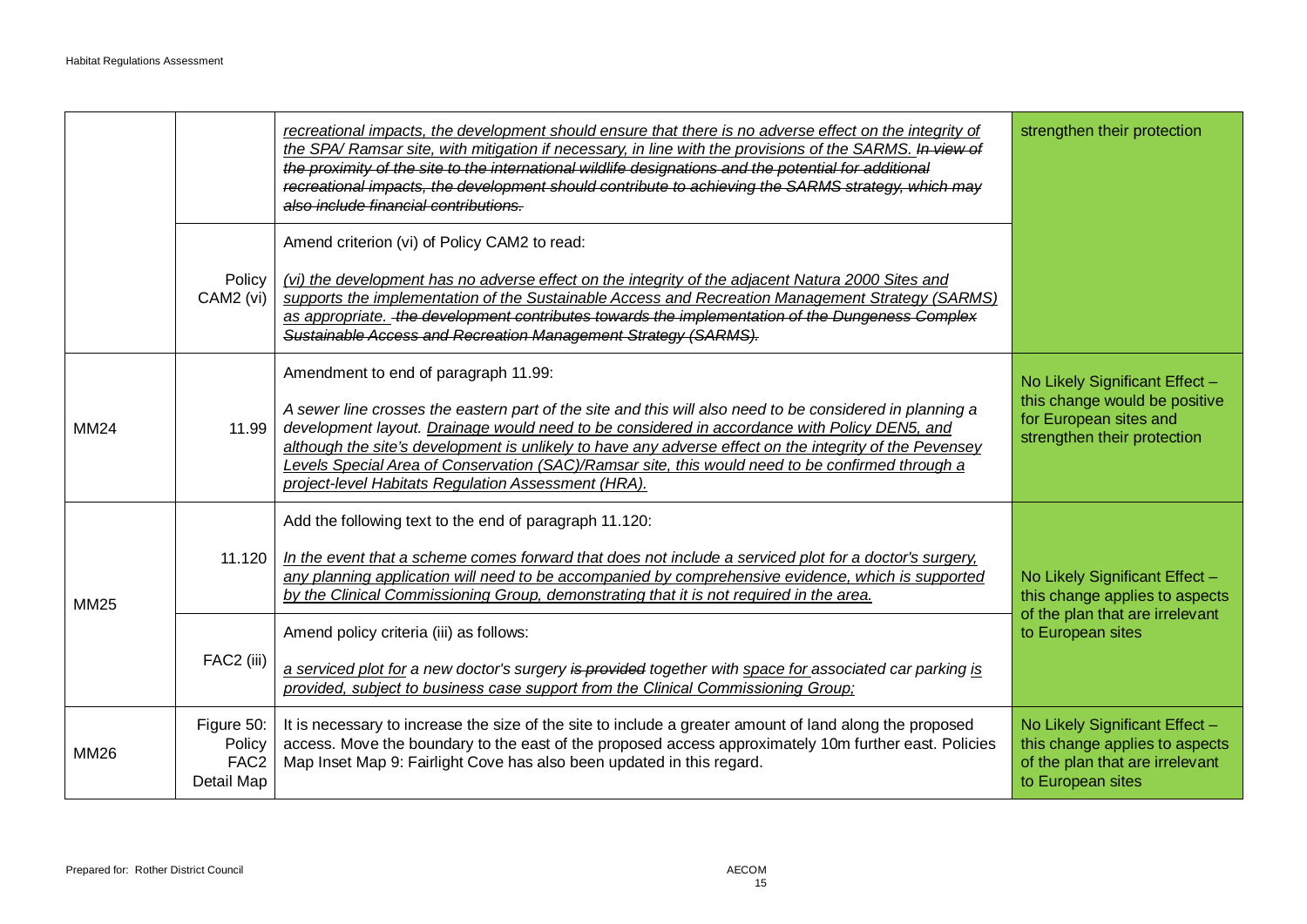|             |                                                      | Please see Appendix 1: Modified Detail Map 4                                                                                                                                                                                                                                                                                                                                                                                                                                                                                      |                                                                                                                          |
|-------------|------------------------------------------------------|-----------------------------------------------------------------------------------------------------------------------------------------------------------------------------------------------------------------------------------------------------------------------------------------------------------------------------------------------------------------------------------------------------------------------------------------------------------------------------------------------------------------------------------|--------------------------------------------------------------------------------------------------------------------------|
|             | Policies<br>Map Inset<br>Map 9:<br>Fairlight<br>Cove | In line with the modification to Figure 50: Policy FAC2 Detail Map (above), it is necessary to increase the<br>size of the site area for FAC2 to include a greater amount of land along the proposed access. Move the<br>boundary to the east of the proposed access approximately 10m further east and move the development<br>boundary to be in line with this. Figure 50: Policy FAC2 Detail Map has also been updated in this regard.<br>Please see Appendix 2: Modified Policies Map 3 for the amended Policy Map Inset Map. |                                                                                                                          |
|             |                                                      | Add a new sentence after the second sentence of paragraph 11.197 to read:                                                                                                                                                                                                                                                                                                                                                                                                                                                         |                                                                                                                          |
|             | 11.197                                               | In view of the proximity of the site to the international wildlife designations and the potential for additional<br>impacts, the development should ensure that there is no adverse effect on the integrity of the SPA/<br>Ramsar site, with mitigation if necessary, in line with the provisions of the SARMS, referred to in Policy<br>DEN4.                                                                                                                                                                                    |                                                                                                                          |
|             | 11.200                                               | Add a new sentence to the end of paragraph 11.200 to read:                                                                                                                                                                                                                                                                                                                                                                                                                                                                        | No Likely Significant Effect -                                                                                           |
| <b>MM27</b> |                                                      | An appropriate foul and surface water drainage scheme should include surface water protection<br>measures and, where practicable, elements of SuDS in accordance with Policy DEN5 and taking due<br>account of the high water table and risk of contamination.                                                                                                                                                                                                                                                                    | this change would be positive<br>for European sites and<br>strengthen their protection                                   |
|             | Policy<br>RHA1                                       | Add a new criterion (vii) to Policy RHA1 to read:                                                                                                                                                                                                                                                                                                                                                                                                                                                                                 |                                                                                                                          |
|             |                                                      | (vii) the development has no adverse effect on the integrity of the adjacent Natura 2000 Sites and<br>supports the implementation of the Sustainable Access and Recreation Management Strategy (SARMS)<br>as appropriate.                                                                                                                                                                                                                                                                                                         |                                                                                                                          |
| <b>MM28</b> |                                                      | Add a new paragraph after paragraph 11.205 (and make consequential paragraph number amendments)<br>to read:                                                                                                                                                                                                                                                                                                                                                                                                                       |                                                                                                                          |
|             | 11.205                                               | 11.205a In view of the proximity of the Employment Area to the international wildlife designations and the<br>potential for additional impacts, the development should ensure that there is no adverse effect on the<br>integrity of the SPA/ Ramsar site, with mitigation if necessary, in line with the provisions of the SARMS,<br>referred to in Policy DEN4.                                                                                                                                                                 | No Likely Significant Effect -<br>this change would be positive<br>for European sites and<br>strengthen their protection |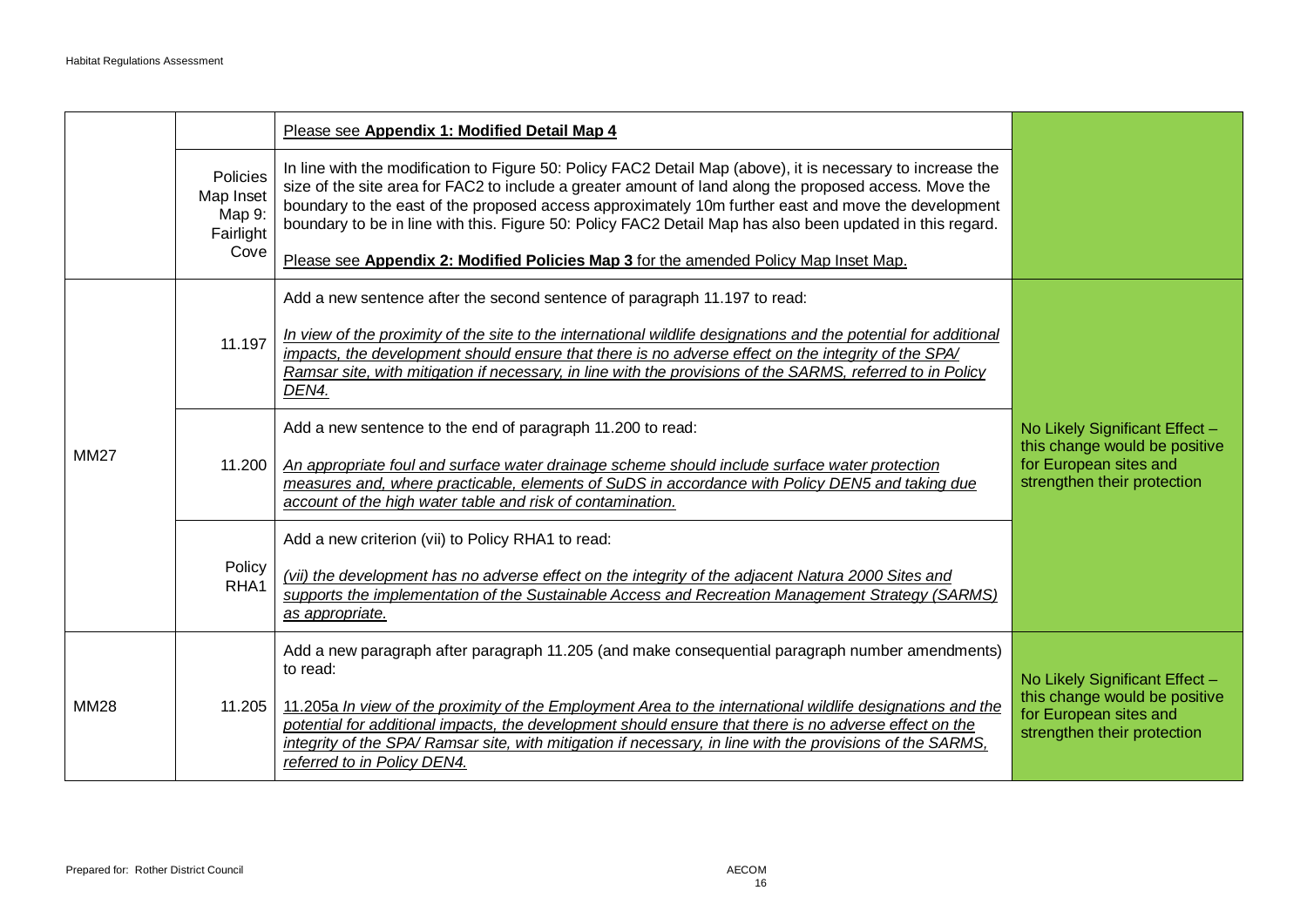|             |                                            | Add a new paragraph after paragraph 11.205a (see above) to read:                                                                                                                                                                                                                                                                                                                     |                                                                                                                          |
|-------------|--------------------------------------------|--------------------------------------------------------------------------------------------------------------------------------------------------------------------------------------------------------------------------------------------------------------------------------------------------------------------------------------------------------------------------------------|--------------------------------------------------------------------------------------------------------------------------|
|             | 11.205                                     | 11.205b Development will also need to include provision for appropriate foul and surface water drainage,<br>having regard to sewer provision and existing levels of contamination. The scheme should include<br>elements of SuDS where practicable, although these will need to be carefully designed having regard to<br>the high water table and risk of underlying contamination. |                                                                                                                          |
|             |                                            | Replace criterion (iv) with:                                                                                                                                                                                                                                                                                                                                                         |                                                                                                                          |
|             | Policy<br>RHA2 (iv)                        | (iv) the development has no adverse effect on the integrity of the adjacent Natura 2000 Sites and<br>supports the implementation of the Sustainable Access and Recreation Management Strategy (SARMS)<br>as appropriate.                                                                                                                                                             |                                                                                                                          |
| MM29        | Policy<br>RHA <sub>2</sub> (vi)            | Add an additional policy criterion after (vi) as follows:                                                                                                                                                                                                                                                                                                                            | No Likely Significant Effect -<br>this change applies to aspects                                                         |
|             |                                            | (vii) An appropriate foul and surface water drainage scheme is provided, in accordance with Policy<br>DEN <sub>5</sub> .                                                                                                                                                                                                                                                             | of the plan that are irrelevant<br>to European sites                                                                     |
| <b>MM30</b> | n/a                                        | Delete the reference to Policy WES4 from the list of Site Allocation Policies on page 7 of the DaSA<br>Proposed Submission                                                                                                                                                                                                                                                           | No Likely Significant Effect -<br>this change applies to aspects<br>of the plan that are irrelevant<br>to European sites |
|             | n/a                                        | Delete the reference to Figure 60 from the list of Figures on page 10 of the DaSA Proposed Submission                                                                                                                                                                                                                                                                                |                                                                                                                          |
|             | Title                                      | Delete the title "Site Allocation: Land between Moor Lane and the A28, Westfield" on page 258 of the<br>DaSA Proposed Submission.                                                                                                                                                                                                                                                    |                                                                                                                          |
|             | 11.236-<br>11.239                          | Delete paragraphs 11.236 to 11.239 inclusive and amend the numbering of subsequent paragraphs<br>accordingly.                                                                                                                                                                                                                                                                        |                                                                                                                          |
|             | Policy<br>WES4                             | Delete Policy WES4 (yellow box) on page 259                                                                                                                                                                                                                                                                                                                                          |                                                                                                                          |
|             | Figure 60:<br>Policy<br>WES4<br>Detail Map | Delete Figure 60: Policy WES4 Detail Map                                                                                                                                                                                                                                                                                                                                             |                                                                                                                          |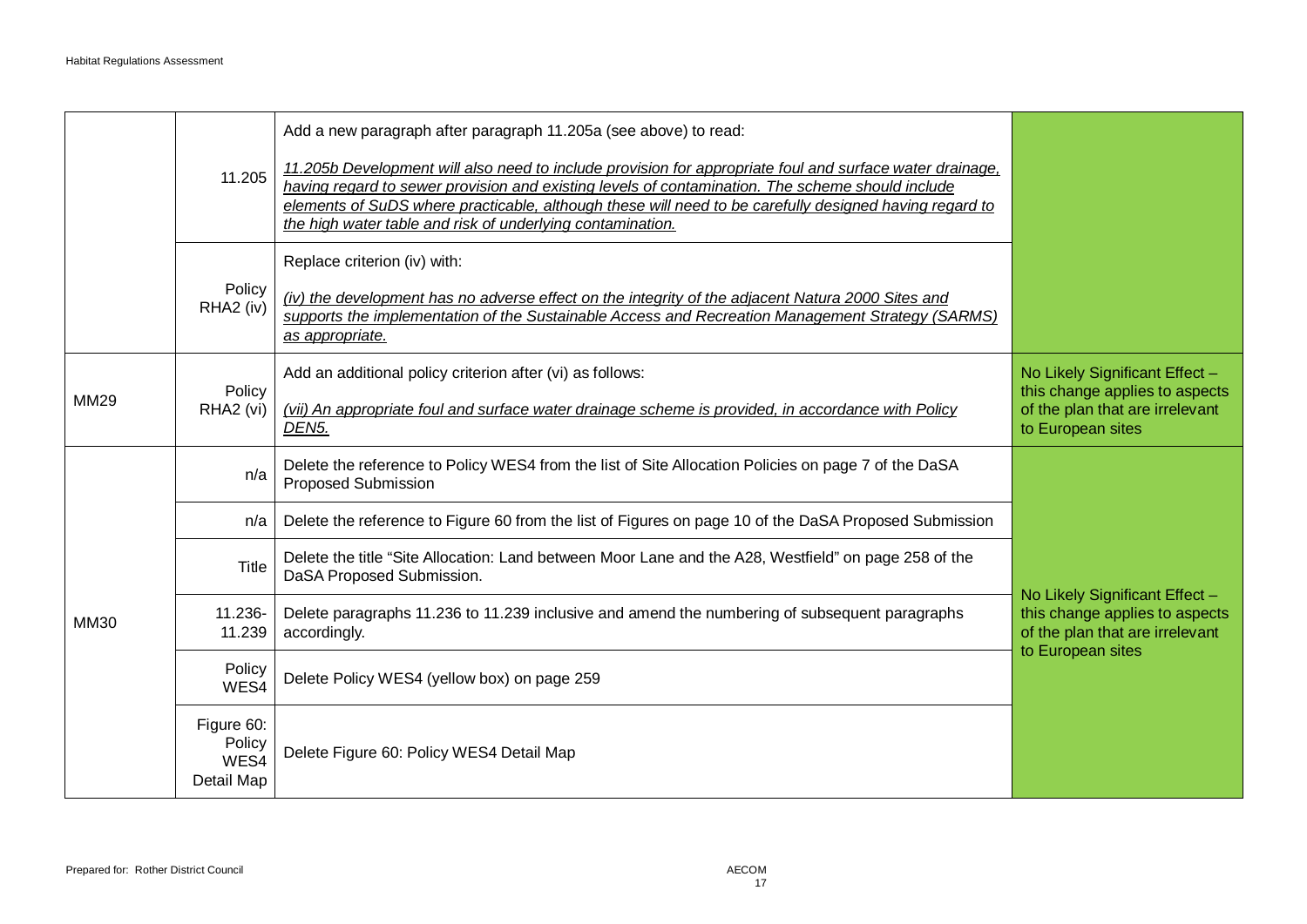|             | Policies<br>Map Inset<br>Map 14:<br>Westfield | Amend Policies Map Inset Map 14: Westfield (page 260) to delete the text and image indicating Policy<br>WES4 and also the "Allotments" notation in the Key.<br>Please see Appendix 2: Modified Policies Map 4 for the amended Policies Map Inset Map.                                                                                                                                                                                                                                                                                                                                                         |                                                                                                                          |
|-------------|-----------------------------------------------|---------------------------------------------------------------------------------------------------------------------------------------------------------------------------------------------------------------------------------------------------------------------------------------------------------------------------------------------------------------------------------------------------------------------------------------------------------------------------------------------------------------------------------------------------------------------------------------------------------------|--------------------------------------------------------------------------------------------------------------------------|
| <b>MM31</b> | Table of<br>Contents                          | In 'Table of Contents', under Appendix 1 add:<br><b>Superseded Core Strategy Policies</b>                                                                                                                                                                                                                                                                                                                                                                                                                                                                                                                     |                                                                                                                          |
|             | 1.4                                           | Add the following text at the end of paragraph 1.4:<br>There are also a small number of Core Strategy policies that are superseded by policies within the DaSA<br>which are listed in Appendix 1.                                                                                                                                                                                                                                                                                                                                                                                                             |                                                                                                                          |
|             | Appendix 1                                    | Add the following text after policy SRM1:<br>(parts (ii) - (viii) inclusive)<br>Delete the following policies from the list of Core Strategy Policies:<br><b>LHN2 (Affordable Housing)</b><br><b>LHN3 (Rural Exception Sites)</b><br><b>EC3 (Existing Employment Sites)</b><br>Add new title after 'IM3 Phasing of Development' to say:<br><b>Superseded Core Strategy Policies</b><br>Add new text under 'Superseded Core Strategy Policies':<br>SRM1 (i) (Towards a Low Carbon Future)<br><b>LHN2 (Affordable Housing)</b><br><b>LHN3 (Rural Exception Sites)</b><br><b>EC3 (Existing Employment Sites)</b> | No Likely Significant Effect -<br>this change applies to aspects<br>of the plan that are irrelevant<br>to European sites |
| MM32        | Appendix 2                                    | Amend Appendix 2 title:                                                                                                                                                                                                                                                                                                                                                                                                                                                                                                                                                                                       | No Likely Significant Effect -                                                                                           |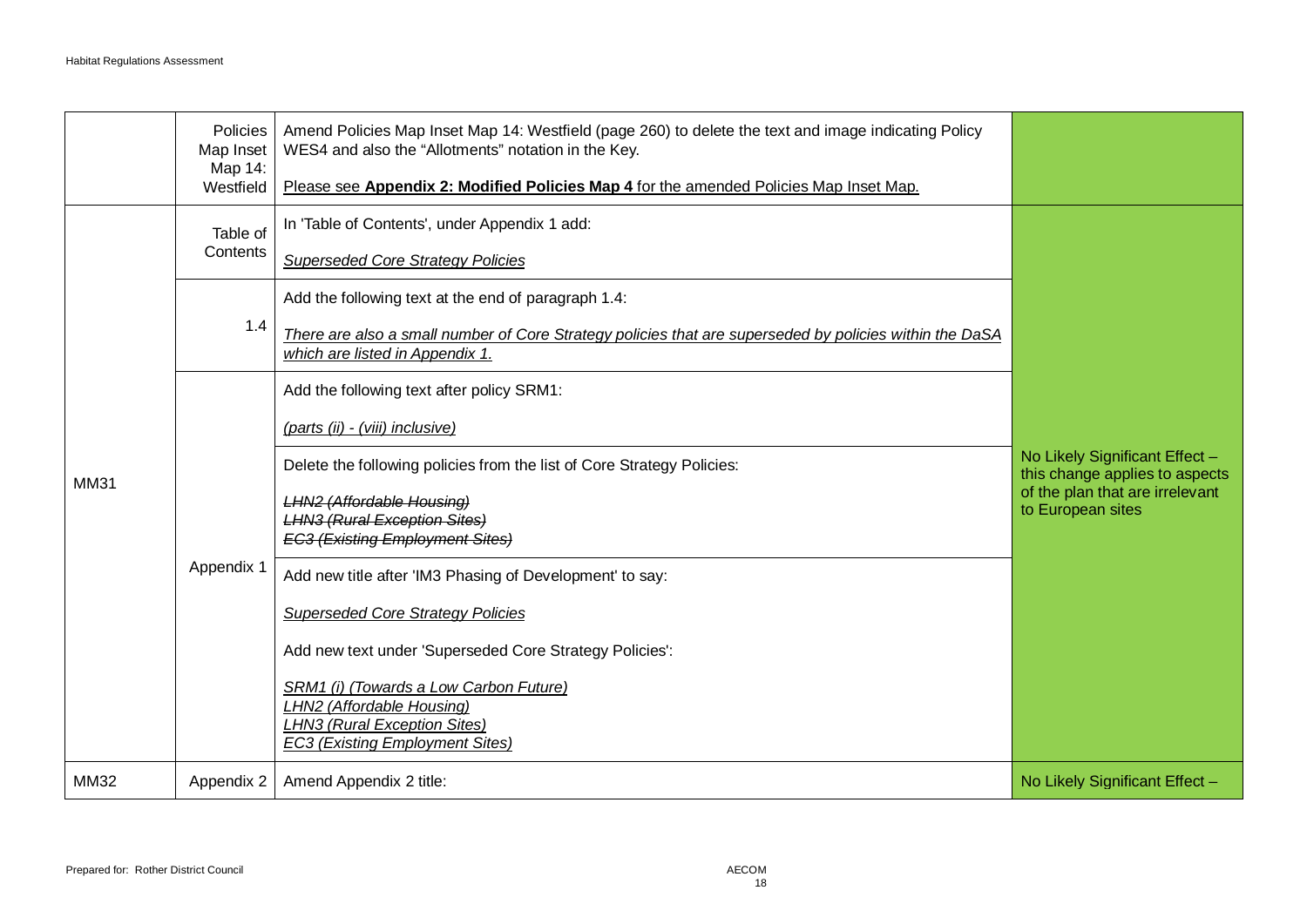|  | Superseded Local Plan 2006 policies and Neighbourhood Plan policies<br>Add new title after 15.10 to say:  | this change applies to aspects<br>of the plan that are irrelevant<br>to European sites |
|--|-----------------------------------------------------------------------------------------------------------|----------------------------------------------------------------------------------------|
|  | Superseded Neighbourhood Plan policies                                                                    |                                                                                        |
|  | <b>Ticehurst Neighbourhood Plan</b><br>Policy H4 Affordable Housing (part (i) only)                       |                                                                                        |
|  | Salehurst and Robertsbridge Neighbourhood Plan<br><b>Policy EC3 Employment Retention (part (ii) only)</b> |                                                                                        |